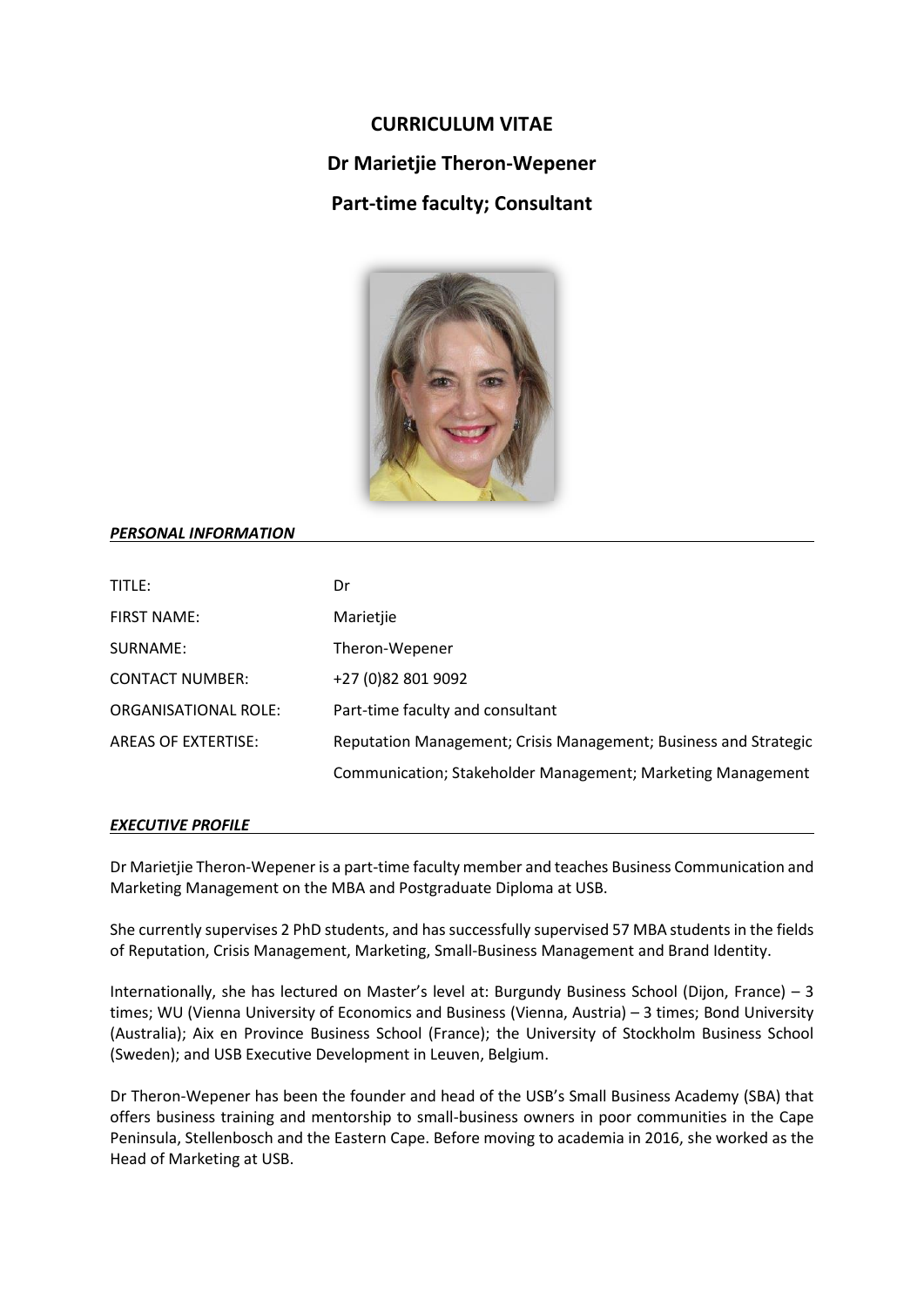She obtained her PhD in Business Management and Administration from Stellenbosch University in 2014, with Corporate Reputation as a specialist field.

Before joining USB, she held senior full-time positions in large and medium-sized organisations in various industries, including media, agriculture and advertising. She is currently involved in consulting in the tourism, wine, agricultural, legal and business/executive education sectors. She is an Accredited Practitioner in Public Relations (APR).

# *EDUCATION*

| Year | <b>Degree</b>  | <b>Field of study</b>        | <b>University</b>              | Country      |
|------|----------------|------------------------------|--------------------------------|--------------|
| 2014 | <b>PhD</b>     | <b>Business Management</b>   | <b>Stellenbosch University</b> | South Africa |
|      |                | and Administration           |                                |              |
| 1983 | MA             | <b>Communication Science</b> | University of the Free State   | South Africa |
| 1978 | <b>BA Hons</b> | <b>Communication Science</b> | University of the Free State   | South Africa |
| 1977 | BA             | <b>Communication Science</b> | University of the Free State   | South Africa |

# *ACADEMIC HONOURS AND AWARDS*

| Year | <b>Honour/Award Description</b>                           | Country      |
|------|-----------------------------------------------------------|--------------|
| 2014 | Rector's Achievement Award, Stellenbosch University       | South Africa |
| 2010 | Rector's Achievement Award, Stellenbosch University       | South Africa |
| 2000 | Rector's Achievement Award, Stellenbosch University       | South Africa |
| 1995 | Top 3 in SA Industrial Journalist of the Year Competition | South Africa |

### *ACADEMIC AND PROFESSIONAL EXPERIENCE*

| Commencement<br>date | <b>End date</b> | <b>Position</b>              | Institution            | Country          |
|----------------------|-----------------|------------------------------|------------------------|------------------|
| 2021/04/01           | To date         | Part-time lecturer and       | University of          | South Africa;    |
|                      |                 | facilitator                  | Stellenbosch           | France; Austria; |
|                      |                 |                              | <b>Business School</b> | Sweden;          |
|                      |                 |                              | (USB); International   | Belgium;         |
|                      |                 |                              | business schools;      | Namibia          |
|                      |                 |                              | Corporate training     |                  |
| 2004/01/01           | To date         | Consultant                   | Variety of             | South Africa;    |
|                      |                 |                              | organisations in       | Namibia;         |
|                      |                 |                              | different industries   | Eswatini         |
| 2016/08/01           | 2021/03/31      | Senior lecturer:             | University of          | South Africa     |
|                      |                 | Marketing; Business          | Stellenbosch           |                  |
|                      |                 | Communication:               | <b>Business School</b> |                  |
|                      |                 | Head: USB Small              | (USB)                  |                  |
|                      |                 | <b>Business Academy</b>      |                        |                  |
| 1997/11/10           | 2016/07/31      | Manager:                     | University of          | South Africa     |
|                      |                 | Communication;               | Stellenbosch           |                  |
|                      |                 | Head: Marketing and          | <b>Business School</b> |                  |
|                      |                 | <b>Stakeholder Relations</b> | (USB)                  |                  |